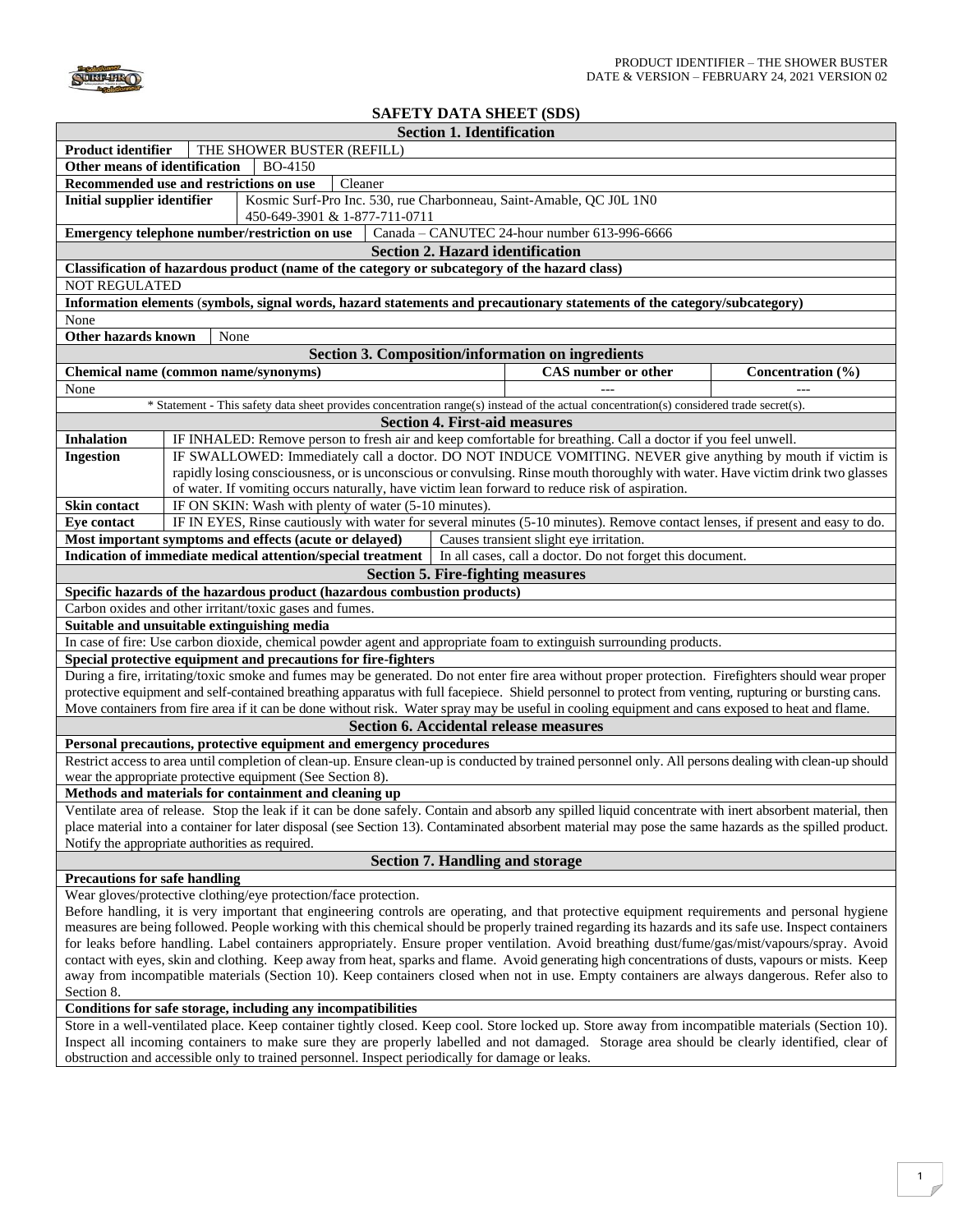

|  |  |  | <b>Section 8. Exposure controls/Personal protection</b> |  |
|--|--|--|---------------------------------------------------------|--|
|--|--|--|---------------------------------------------------------|--|

**Control parameters (biological limit values or exposure limit values and source of those values)** 

Exposure limits: ACGIH – TLV-TWA & PEL-TWA none.

## **Appropriate engineering controls**

Use under well-ventilated conditions. Local exhaust ventilation system is recommended to maintain concentrations of contaminants below exposure limits. Make emergency eyewash stations, safety/quick-drench showers, and washing facilities available in work area.

## **Individual protection measures/personal protective equipment**

Respiratory protection is required if the concentrations are higher than the exposure limits. Use a NIOSH approved respirators if the exposure limits are unknown. Chemically protective gloves (impervious), and other protective clothing to prevent prolonged or repeated skin contact, must be worn during all handling operations. Wear protective chemical splash goggles to prevent mists from entering the eyes. Wash hands/nails/face thoroughly after handling. Do not eat, drink or smoke when using this product. Practice good personal hygiene after using this material. Remove and wash contaminated work clothing before re-use.

| Section 9. Physical and chemical properties                                                                                                        |                                                   |                                                          |  |  |  |  |
|----------------------------------------------------------------------------------------------------------------------------------------------------|---------------------------------------------------|----------------------------------------------------------|--|--|--|--|
| Amber liquid<br>Appearance, physical state/colour                                                                                                  | Vapour pressure                                   | Not available                                            |  |  |  |  |
| <b>Odour</b> Fresh                                                                                                                                 | Vapour density                                    | Not available                                            |  |  |  |  |
| <b>Odour threshold</b><br>Not available                                                                                                            | <b>Relative density</b>                           | Not available                                            |  |  |  |  |
| $\sim$ 7<br>pН                                                                                                                                     | <b>Solubility</b><br>Soluble                      |                                                          |  |  |  |  |
| <b>Melting/freezing point</b><br>Not available                                                                                                     |                                                   | Partition coefficient - n-octanol/water<br>Not available |  |  |  |  |
| <b>Initial boiling point/range</b><br>Not available                                                                                                | <b>Auto-ignition temperature</b><br>Not available |                                                          |  |  |  |  |
| Not available<br><b>Flash point</b>                                                                                                                | <b>Decomposition temperature</b>                  | Not available                                            |  |  |  |  |
| <b>Evaporation rate</b><br>Not available                                                                                                           | Viscosity   Not available                         |                                                          |  |  |  |  |
| <b>Flammability (solids and gases)</b><br>Not available                                                                                            | <b>VOC</b><br>Not available                       |                                                          |  |  |  |  |
| <b>Upper and lower flammability/explosive limits</b><br>Not available                                                                              | <b>Other</b><br>None known                        |                                                          |  |  |  |  |
| <b>Section 10. Stability and reactivity</b>                                                                                                        |                                                   |                                                          |  |  |  |  |
| <b>Reactivity</b>                                                                                                                                  |                                                   |                                                          |  |  |  |  |
| Does not react under the recommended storage and handling conditions prescribed.                                                                   |                                                   |                                                          |  |  |  |  |
| <b>Chemical stability</b>                                                                                                                          |                                                   |                                                          |  |  |  |  |
| Stable under the recommended storage and handling conditions prescribed.                                                                           |                                                   |                                                          |  |  |  |  |
| <b>Possibility of hazardous reactions</b>                                                                                                          |                                                   |                                                          |  |  |  |  |
| None                                                                                                                                               |                                                   |                                                          |  |  |  |  |
| Conditions to avoid (static discharge, shock or vibration)                                                                                         |                                                   |                                                          |  |  |  |  |
| None                                                                                                                                               |                                                   |                                                          |  |  |  |  |
| <b>Incompatible materials</b>                                                                                                                      |                                                   |                                                          |  |  |  |  |
| Oxidizing materials; etc.                                                                                                                          |                                                   |                                                          |  |  |  |  |
| <b>Hazardous decomposition products</b>                                                                                                            |                                                   |                                                          |  |  |  |  |
| None known                                                                                                                                         |                                                   |                                                          |  |  |  |  |
| <b>Section 11. Toxicological information</b>                                                                                                       |                                                   |                                                          |  |  |  |  |
| Information on the likely routes of exposure (inhalation, ingestion, skin and eye contact)                                                         |                                                   |                                                          |  |  |  |  |
| Causes transient slight eye irritation.                                                                                                            |                                                   |                                                          |  |  |  |  |
| Symptoms related to the physical, chemical and toxicological characteristics                                                                       |                                                   |                                                          |  |  |  |  |
| Eye irritation, redness, tearing.                                                                                                                  |                                                   |                                                          |  |  |  |  |
| Delayed and immediate effects (chronic effects from short-term and long-term exposure)                                                             |                                                   |                                                          |  |  |  |  |
| Skin Sensitization - No data available; Respiratory Sensitization - No data available; Germ Cell Mutagenicity - No data available; Carcinogenicity |                                                   |                                                          |  |  |  |  |
| - No ingredient listed by IARC, ACGIH, NTP or OSHA Reproductive Toxicity - No data available; Specific Target Organ Toxicity - Single              |                                                   |                                                          |  |  |  |  |
| Exposure – No data available; Specific Target Organ Toxicity — Repeated Exposure – No data available; Aspiration Hazard – No data available;       |                                                   |                                                          |  |  |  |  |
| Health Hazards Not Otherwise Classified - No data available.                                                                                       |                                                   |                                                          |  |  |  |  |
| Numerical measures of toxicity (ATE; LD <sub>50</sub> & LC <sub>50</sub> )                                                                         |                                                   |                                                          |  |  |  |  |
| No data available.                                                                                                                                 |                                                   |                                                          |  |  |  |  |
| ATE not available in this document.                                                                                                                |                                                   |                                                          |  |  |  |  |
| <b>Section 12. Ecological information</b>                                                                                                          |                                                   |                                                          |  |  |  |  |
| Ecotoxicity (aquatic and terrestrial information)                                                                                                  |                                                   |                                                          |  |  |  |  |
| No data available.                                                                                                                                 |                                                   |                                                          |  |  |  |  |
| <b>Persistence and degradability</b><br>No data available                                                                                          |                                                   |                                                          |  |  |  |  |
| <b>Bioaccumulative potential</b><br>No bioaccumulation is to be expected.                                                                          |                                                   |                                                          |  |  |  |  |
| <b>Mobility</b> in soil<br>No data available                                                                                                       |                                                   |                                                          |  |  |  |  |
| Other adverse effects<br>No data available                                                                                                         |                                                   |                                                          |  |  |  |  |
| <b>Section 13. Disposal considerations</b>                                                                                                         |                                                   |                                                          |  |  |  |  |
| Information on safe handling for disposal/methods of disposal/contaminated packaging                                                               |                                                   |                                                          |  |  |  |  |
| Dispose of contents/container into safe container in accordance with local, regional or national regulations.                                      |                                                   |                                                          |  |  |  |  |